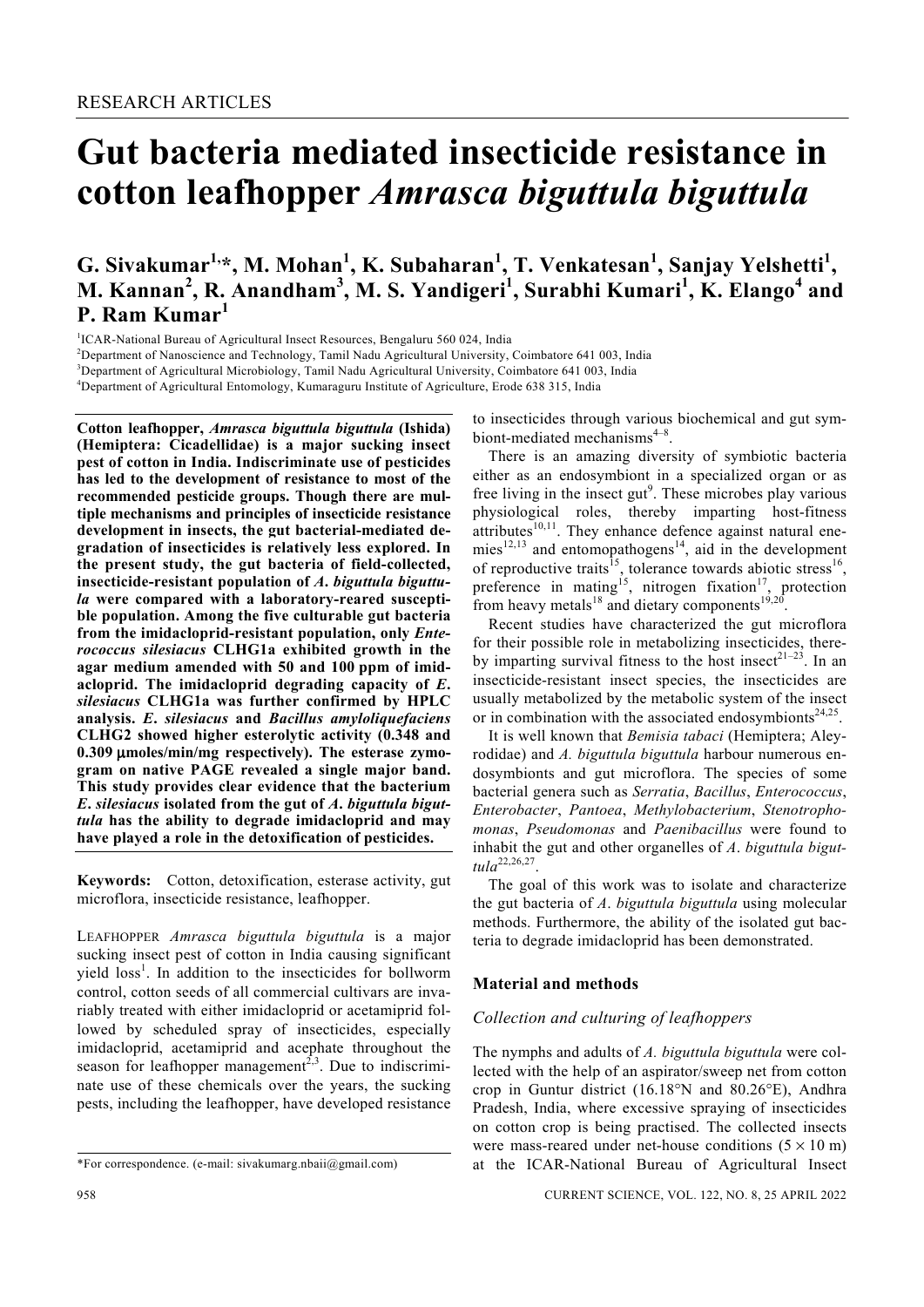Resources (NBAIR) farm campus, Bengaluru (13°06′N, 77°33′E) on caged cotton plants. The laboratory-reared iso-female-derived *A*. *biguttula biguttula* (NBAIR-GR-CIC-01) population maintained at ICAR-NBAIR served as an insecticide susceptible control.

## *Leaf-dip bioassay for determining insecticide resistance in the Guntur population*

The commercial formulation of imidacloprid (trade name: confidor, 17.8% SL) was serially diluted with water to obtain the desired concentrations (10–100 ppm), according to the preliminary dose-bracketing bioassays. Leaf-dip bioassays were conducted according to the standard Insecticide Resistance Action Committee (IRAC) (Method No. 8). Plastic insect-breeding dishes with ventilated lids (HiMedia, India) were used in the bioassays.

 Cotton leaves with a petiole were selected and washed, the surface was decontaminated with sodium hypochlorite (0.1%) for 5 min, then rinsed 3–4 times with distilled water and dried in the shade.

 Then the leaves were dipped in appropriate concentrations of imidacloprid (10 sec) and shade-dried. The petioles were wrapped with wet cotton and placed in a plastic container (3 cm diameter  $\times$  3 cm height). In each container ten second nymphal stages of *A*. *biguttula biguttula* were released. Leaves dipped in sterile distilled water for 10 sec served as control. The experiment was replicated four times and insect mortality was observed at 48 and 72 h after the exposure to insecticide, as reported by Saranya et al.<sup>27</sup>. The assays were repeated twice on different days. Corrected per cent mortality was calculated using Abbot's formula. Pooled mortality data were analysed using POLO PLUS software to determine  $LC_{50}$ , slope and fiducial limits<sup>28</sup>.

# *Isolation and characterization of culturable gut bacteria*

Field-collected second nymphal stages of *A*. *biguttula biguttula* were used for the isolation of endosymbionts. Bacteria were isolated based on the standard protocol described by Feng *et al.*29. The surface-sterilized nymphs were macerated with 100 mM sodium phosphate buffer (pH 7.2) under aseptic conditions with the help of a sterile mini pestle and mortar. Homogenates were centrifuged and the supernatant was plated onto nutrient agar (NA) media (HiMedia, India). The petri plates were incubated at 30°C for 48 h and observed at every 24 h interval for bacterial growth. The number of colony-forming units was observed and counted. The colonies were differentiated based on their size, colour, and morphology, and a single representative isolate of each morphotype was transferred to a new plate. After 5–6 successive streakings, the pure culture was obtained. Further, the culture purity was ascertained by examination under a light microscope and the purified bacterial isolates were maintained in 50% glycerol at –80°C till further use. Morphological characters of these bacterial isolates were determined according to the procedure described by Harley and Prescott<sup>30</sup>.

## *Molecular characterization*

DNA extraction of all the five bacterial isolates was carried out with  $HIPurA<sup>TM</sup>$  Bacterial and Yeast Genomic DNA Purification Spin Kit (HiMedia, India). Isolated genomic DNA was amplified using the forward primer pA-5′AGAGTTTGATCCTGGCTCAG3′ and reverse primer pH-5′AAGGAGGTGATCCAGCCGCA3′. Sequencing of PCR products was done directly with the *Taq*-mediated dideoxy chain terminator cycle sequencing in ABI 3130xl automated genetic analyser (Applied Biosystem, UK), according to the manufacturer's instructions. Forward and reverse sequences were used to develop contiguous sequences employing the on-line CAP3 program. Homology search of 16S rDNA sequences was done based on contiguous sequences using the sequences deposited in public databases (GenBank) and employing BlastN. The identity was based on percentage similarity with the NCBI public database sequences using BLAST homology. The sequences obtained were submitted to the NCBI database and the respective accession numbers were obtained.

### *Screening of the isolates against imidacloprid degradation*

All the bacterial isolates were screened using poisoned food technique to test their ability to degrade the imidacloprid molecule. Bacterial isolates were streaked on nutrient agar medium amended with various concentrations of imidacloprid (25, 50 and 100 ppm). The bacterium *Enterococcus silesiacus* CLHG1a which was able to grow on the poisoned nutrient agar was selected for further degradation studies.

### *HPLC analysis of imidacloprid degradation*

Imidacloprid degradation assay was conducted in a minimal medium in which 25, 50 and 100 ppm of imidacloprid was added as the sole carbon source. Next, 1 ml seed culture of *E*. *silesiacus* CLHG1a  $(1 \times 10^8 \text{ c} \text{fu} \text{ ml}^{-1})$  was inoculated and incubated in a incubator shaker at 120 rpm at 37°C for 48 h. Minimal medium either devoid of inoculum or imidacloprid was used as control. Growth of bacterial cells was measured by recording the absorbance at 660 nm using a spectrophotometer (Hitachi U-2910, Japan). Growth rate was measured by the slope of the line representing the linear fit of the increase in absorbance over time, during the exponential phase of bacterial growth.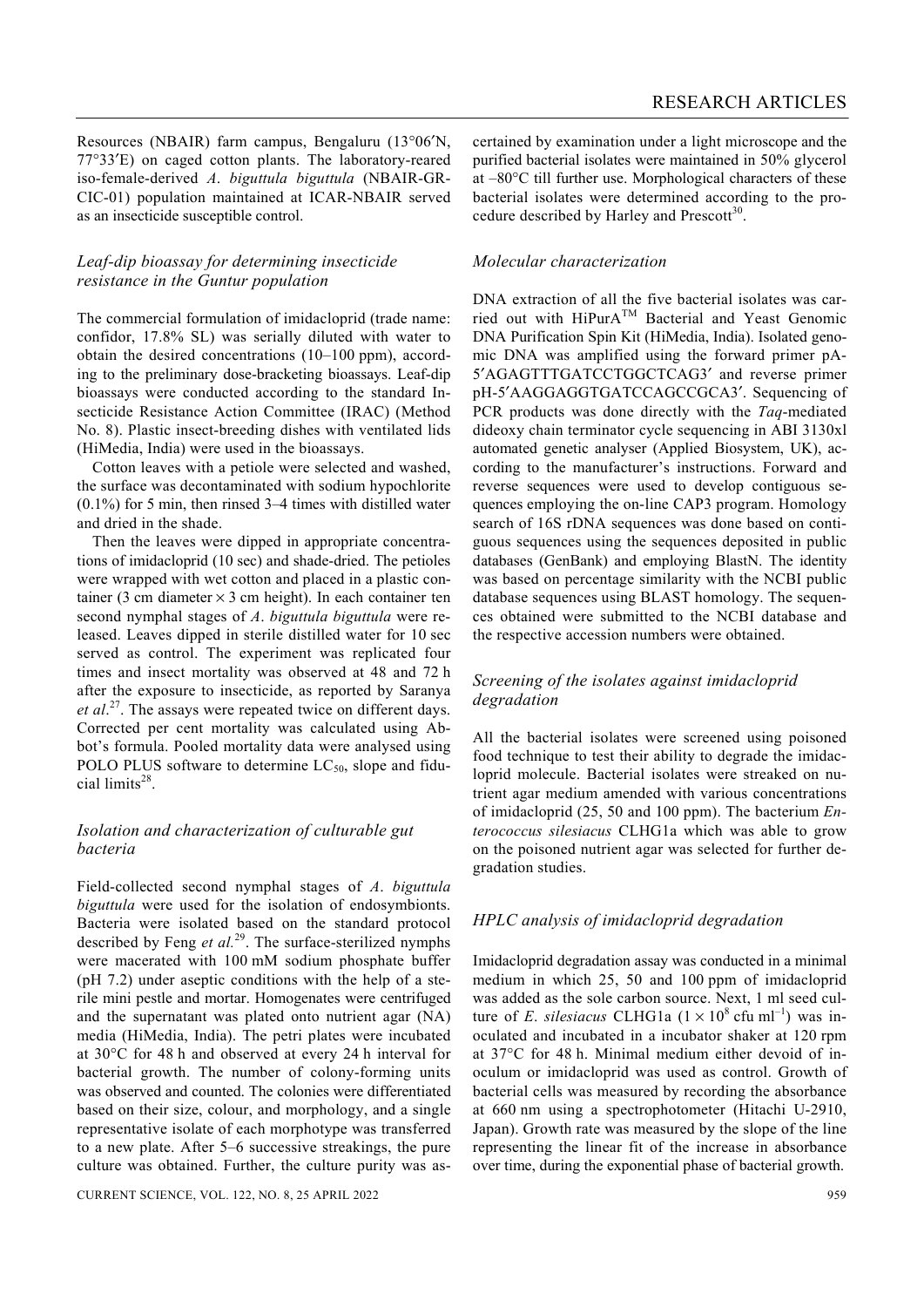## RESEARCH ARTICLES

 The concentration of imidacloprid in each treatment was determined using HPLC analysis. For this, 500 μl of sample was taken in 2 ml of microcentrifuge tube and mixed with 500 μl of HPLC-grade acetonitrile (SD Fine Chemicals, Mumbai, India) and centrifuged at 12,000 rpm for 5 min. The supernatant was transferred to sterile, small, amber HPLC vials and stored in a refrigerator. Next, 10 ml of each sample was injected into the HPLC system equipped with a diode array detector and Chem Station software for data acquisition and processing. Reverse-phase C18 analytical column  $(150 \times 4.6 \text{ mm} \text{ ID},$ 5 μm particle size) was used to separate the sample. The column operation at 27°C was isocratical at a steady flow rate of 1 ml min<sup>-1</sup> using 60 : 40 (v/v) Milli-Q water/ acetonitrile. A UV–VIS detector operating at 254 nm was also used. Identification of imidacloprid degradation was done based on retention time and compared with pure imidacloprid (Sigma Aldrich Laborchemikalien GmbH). The quantification of imidacloprid was performed using linear regression analysis.

#### *Detection and quantification of esterase activity*

*E*. *silisiacus* CLHG1a and other endosymbiotic bacteria were cultured in liquid nutrient medium at 37°C and 200 rpm for 24 h for isolation of intracellular esterase enzyme. The bacterial cell pellet was obtained through centrifugation for 10 min at 8000 rpm and suspended in phosphate buffer (100 mM; pH 7.4), and further subjected to sonication. The supernatant collected after sonication was concentrated and used as an intracellular enzyme source. The activity of esterase was determined using  $\alpha$ -naphthyl acetate as a substrate, according to the method of Meghji *et al.*31. Enzyme extract (10 μl) was added in the 96-well microplate and initiation of the reaction was done by addition of 200 μl of 0.3 mM  $\alpha$ -naphthyl acetate (substrate) to the wells. The microplate was covered with parafilm and kept under incubation in the dark at 30°C for 30 min. Then 50 μl of staining solution (two parts of 1% fast blue solution in five parts of 5% SDS) was added to stop the reaction and incubated for 20 min at room temperature to develop colour. The absorbance was read at 595 nm. The  $\alpha$ -naphthol formed after the reaction was quantified using  $\alpha$ -naphthol standard curve. The esterase enzyme activity was expressed as μmol of  $\alpha$ -naphthol formed/min/mg of protein.

 The enzyme extracts were run on native PAGE (polyacrylamide gel electrophoresis) with 8.0% acrylamide concentration at 4°C (BioRad Mini Protean), until the dye front reached the bottom of the gel. The gel was initially pre-incubated in 100 ml of phosphate buffer (40 mM, pH 6.5) containing  $0.02\%$   $\alpha$ -napthyl acetate. The solution was prepared using 1%  $\alpha$ -napthyl acetate (20 mg of  $\alpha$ napthyl acetate in 2 ml of acetone) and 100 ml of sodium phosphate buffer (40 mM, pH 6.5). After pre-incubation, the gel was transferred to 100 ml phosphate buffer (40 mM, pH 6.5) containing 0.02%  $\alpha$ -napthyl acetate and 0.1% Fast Blue BB salt. The gel was incubated in the dark at normal room temperature with occasional mild shaking until dark green–black-coloured bands appeared  $32,33$ .

#### **Results and discussion**

The bioassay data indicated that the *A*. *biguttula biguttula* population collected from Guntur was 6.6–7.0-fold more resistant to imidacloprid compared to the susceptible laboratory population (Table 1). High level of insecticide resistance was developed in leafhopper against several synthetic insecticides, especially to the neonicotinoid group of insecticides, including imidacloprid, thiamethoxam and acetamiprid, due to their continuous and indiscriminate application $34$ .

 In the present study five culturable gut bacteria associated with the imidacloprid-resistant population of leafhopper were identified by both morphological and molecular methods (Table 2). Full-length sequences of 16S rRNA genes were subjected to homology searches with the NCBI sequence database. The 16S rRNA gene sequencing results revealed that the leafhopper harboured with *Bacillus amyloliquefaciens*, *Staphylococcus pasteuri*, *Enterococcus silesiacus*, *Enterobacter asburiae* and *Bacillus pumilus* (Table 2). These microflorae are more commonly housed in many insect species<sup>22,23,25,35,36</sup>. Primary endosymbionts are maternally inherited and generally located in specialized cell structures called bacteriocytes within the insects. On the contrary, secondary endosymbionts could reside in various host tissues, including hemolymph, gut, malphigian tubules, salivary glands and ovaries, and influence various biological and ecological characteristics<sup>37,38</sup>. The bacteria isolated in this study probably belong to secondary endosymbionts and with the use of selective media, recurrent isolation of these bacteria can be achieved.

 Among the microflora screened, only *E*. *silesiacus* CLHG1a grown in the minimal medium amended up to 100 ppm of imidacloprid and hence was taken for further degradation study. *E*. *silesiacus* grew in a minimal carbon-deficient medium, supplemented with imidacloprid as a carbon source, and showed an increase in growth rate (OD value of  $0.81 \pm 0.01$ ) (Figure 1).

 Bacterial species belonging to the genus *Enterococcus* are commonly found in both lepidopteran and hemipteran insects, and perform a relatively wide range of conserved functions, including the degradation of pesticides<sup>11,23,39,40</sup>. *Enterococcus termitis* SL-2, *E*. *rotai* SL-4, *Enterococcus moraviensis* SL-5 and *Enterococcus* sp. SL-10 were isolated and characterized from the larval gut of *S. litura*<sup>41–43</sup>. *Enterococcus* sp. isolated from the gut of *Plutella xylostella* enhanced resistance to a wide range of insecticides, including chlorpyriphos $^{23}$ .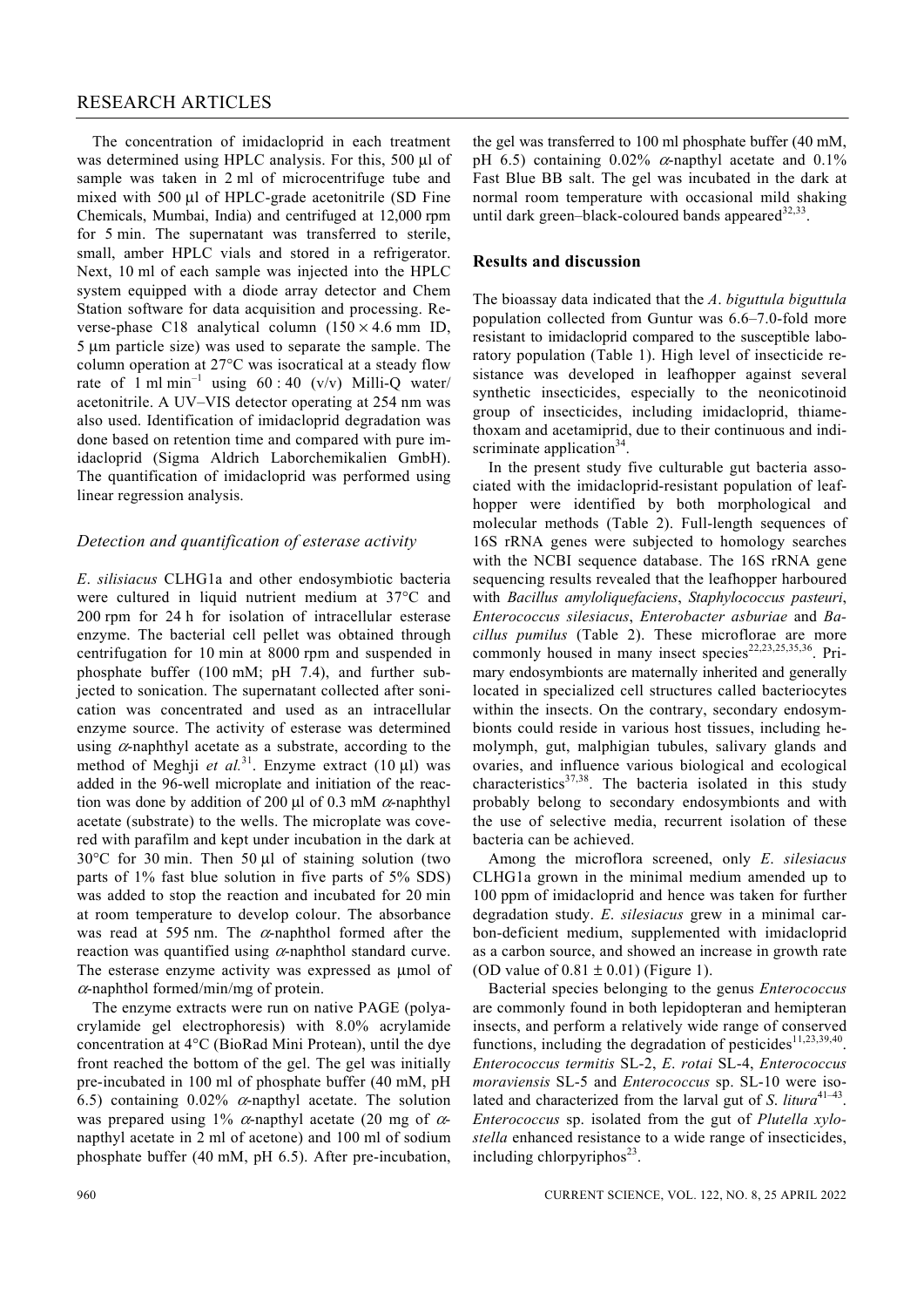| Susceptibility status of <i>Amrasca biguttula biguttula</i> to imidacloprid<br>Table 1. |                      |                 |                 |                 |        |                      |  |
|-----------------------------------------------------------------------------------------|----------------------|-----------------|-----------------|-----------------|--------|----------------------|--|
|                                                                                         |                      |                 |                 | Fiducial limits |        |                      |  |
| Duration (h)                                                                            | Imidacloprid 17.8 SL | $LC_{50}$ (ppm) | $Slope \pm SE$  | Lower           | Upper  | $\chi^2$ value (3DF) |  |
| 48                                                                                      | Bengaluru (control)  | 1.06            | $0.85 \pm 0.14$ | 0.59            | 1.87   | 14.4                 |  |
|                                                                                         | Guntur               | 6.61            | $0.85 \pm 0.21$ | 3.467           | 24.365 | 4.7                  |  |
| 72                                                                                      | Bengaluru (control)  | 0.41            | $0.79 \pm 0.13$ | 0.198           | 0.723  | 15.2                 |  |
|                                                                                         | Guntur               | 2.91            | $0.82 \pm 0.19$ | 1.601           | 6.736  | 7.19                 |  |

**Table 2.** Identification of gut bacteria associated with *A. biguttula biguttula* through 16S rRNA sequencing

| Geographical<br>location                       | Population(s) collected<br>(Insecticide usage pattern) | Number of<br>rounds of spray | Isolate code    | Identified organism                                | Identity<br>match $(\% )$ | GenBank<br>accession no. |
|------------------------------------------------|--------------------------------------------------------|------------------------------|-----------------|----------------------------------------------------|---------------------------|--------------------------|
| Guntur<br>$16.18^{\circ}$ N, $80.26^{\circ}$ E | $3 (Ap + Dm; Ap + Imi;$<br>$Ap + Am$ <sup>*</sup>      |                              | CLHG1<br>CLHG1a | Staphylococcus pasteuri<br>Enterococcus silesiacus | 100<br>99                 | KC425474<br>KC427093     |
|                                                |                                                        |                              | CLHG2           | Bacillus amyloliquefaciens                         | 100                       | KC428704                 |
|                                                |                                                        |                              | YCLHG2          | Enterobacter asburiae                              | 97                        | KC603555                 |
|                                                |                                                        |                              | <b>CLHA</b>     | Bacillus pumilus                                   | 99                        | KF958277                 |

\*Ap, Acephate; Am, Acetamiprid; Imi, Imidacloprid, Dm, Dimethoate.



**Figure 1.** Effect of imidacloprid on growth rate of *Enterococcus silesiacus* CLHG1a.

 HPLC analysis for imidacloprid degradation by *E*. *silesiacus* CLHG1a revealed a peak area of 169.896 at retention time of 3.098 min, corresponding to 8.4% utilization of imidacloprid as the sole carbon source (Figure 2). The oxidative and nitro-reduced metabolism of imidacloprid was analysed in *Drosophila melanogaster*. A study of the axenic maggots of *D*. *melanogaster* indicated that the endosymbiotic bacteria were responsible for the production of the nitro-reduced metabolites of imidacloprid<sup>24,44</sup>.

 Bacteria *Bacillus* sp., *Brevibacterium* sp., *Pseudomonas putida*, *Bacillus subtilis* and *Rhizobium* sp., isolated from the soil, were reportedly involved in the degradation of imidacloprid<sup>45–48</sup>. The degradation of imidacloprid by a gut-associated microflora, *Lysinibacillus macroides* SPL-1 was previously demonstrated through *in vitro* degradation assays43,49–51. In the present study, *E*. *silesiacus* CLHG1a probably hydrolysed imidacloprid to dechlorinated 6-chloronicotinic acid and then 6-hydroxynicotinic acid, which was then metabolized by the nicotinic acid pathway. However, LC-MS analysis is yet to establish this.

 The esterolytic activities of the four endosymbiotic bacteria ranged from 0.132 to 0.348 μmol/min/mg of protein (Table 3). *E. silesiacus* exhibited the highest activity (0.348 μmol/min/mg of protein), followed by *Bacillus amyloliquefaciens* (0.309 μmol/min/mg of protein). The esterase activity was visualized on native PAGE as a single band in all the bacterial samples analysed (Figure 3). Three groups of bacterial enzymes have been reported to degrade organophosphate compounds, namely phosphotriesterases (EC 3.1.8.1), methyl parathion hydrolases (MPH, E.C.3.1.8.1) and organophosphorous acid anhydrolases (EC 3.1.8.2)<sup>52–54</sup>. Degradation of insecticides by extracellular esterases produced by bacterial species has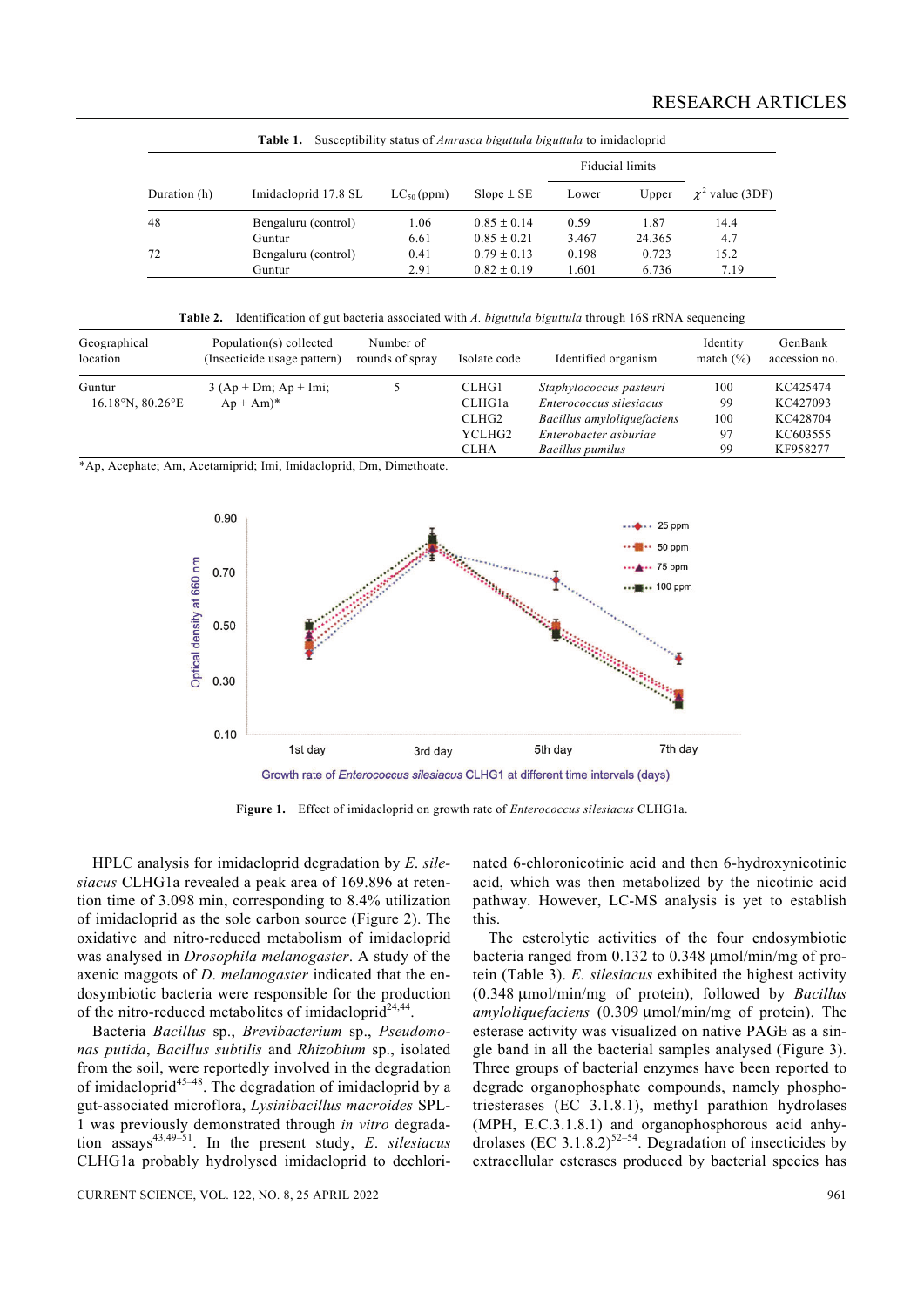## RESEARCH ARTICLES

been reported earlier. The extracellular esterase B1 of marine *Bacillus subtilis* strain C5 was involved in the degradation of methyl parathion<sup>55</sup>. Bacteria that can produce parathion-methyl hydrolase include *Acinetobacter*, *Pseudomonas*, *Burkholderia*, *Arthrobacter* and *Ochrobactrum*55–58. In the present study, extracellular esterase

**Table 3.** Carboxylesterase activity of culturable gut bacteria

| Bacteria                     | Specific activity ( $\mu$ mol/mg protein) |
|------------------------------|-------------------------------------------|
| E. silesiacus CLHG1a         | $0.348^a \pm 0.002$                       |
| B. amyloliquefaciens CLHG2   | $0.309^b \pm 0.006$                       |
| E. asburiae YCLHG2           | $0.204^{\circ} \pm 0.010$                 |
| S. pasteuri CLHG1            | $0.123^d \pm 0.003$                       |
| <b>B.</b> pumilus CLHA       | $0.112^e \pm 0.001$                       |
| Standard error of difference | 0.003                                     |
| Critical difference (0.05)   | 0.008                                     |

Values are mean of three replications  $\pm$  error. Means in column with the same letter are not significantly different at 0.05 level.



**Figure 2.** HPLC analysis for imidacloprid degradation by *E. silesiacus* CLHG1a.



**Figure 3.** Native PAGE for esterase bands from gut bacteria. Lane 1, Positive control; lane 2, *E. silesiacus*; lane 3, *Bacillus pumilus*; lane 4, *Enterobacter asburiae*; lane 5, *Staphylococcus pasteuri*; lane 6, *Enterobacter hormaechei*; lane 7, *Bacillus amyloliquefaciens.*

activity was detected in *E*. *silesiacus* CLHG1a which could have aided in the partial hydrolysis of imidacloprid.

 In this study, imidacloprid was partially hydrolysed by *E*. *silesiacus* CLHG1a extracellular esterases in order to adapt and live in the host insect system. *Hymenobacter latericoloratus* CGMCC 16346, an oligotrophic bacterium, was identified from a water environment by Guo *et al*. 59. This bacterium can survive in apotrophic surface water for a long period on a 1/10,000 diluted nutrition media and breakdown imidacloprid. Detoxifying enzymes, including glutathione sulphur transferase, esterase and P450s, can catabolize pesticides and toxins in insects $60$ . The gut bacteria linked with the host contribute to the detoxifying enzymes in the insects<sup>61</sup>. Krishnamoorthy *et al.*61 found that *Bacillus* sp. in papaya mealybug might have a role in the detoxification of profenophos and chlorpyrifos OP compounds that were used in the management of the mealybug complex. Recently, Saranya *et al*. 62 documented glutathione sulphur transferase in the gut bacteria isolated from a field-caught population of rugosa spiralling whitefly.

#### **Conclusion**

In summary, five gut bacteria were isolated from a pesticide-resistant field population of *A*. *biguttula biguttula* and characterized using 16S rDNA sequencing techniques. Further, it was discovered that the degradation of imidacloprid by *E. silesiacus* is possible by the esterase enzyme. The results of the present study have clearly shown that the interruption of *E. silesiacus* mediated imidacloprid resistance in *A. biguttula biguttula* will pave the way to develop a sustainable pest management strategy.

- 1. Anon., All India Coordinated Cotton Improvement Project. Central Institute for Cotton Research, Coimbatore, 2009, pp. 9–15.
- 2. Mohan, M. and Katiyar, K. N., Impact of different insecticides used for bollworm control on the population of jassid and whitefly in cotton. *Pestic. Res. J.*, 2000, **12**, 99–102.
- 3. Kannan, M., Uthamasamy, S. and Mohan, S., Impact of insecticides on sucking pests and natural enemy complex of transgenic cotton. *Curr. Sci.*, 2004, **86**, 726–729.
- 4. Jeya, P. S. and Regupathy, A., Generating base line data for insecticide resistance monitoring in cotton leafhopper, *Amrasca devastans* (Distant). *Resist. Pest Manage. Newsl.*, 2002, **11**, 4–5.
- 5. Koga, R. and Moran, N. A., Swapping symbionts in spittlebugs: evolutionary replacement of a reduced genome symbiont. *ISME J.*, 2014, **8**, 1237–1246.
- 6. Kranthi, K. R., Insecticide resistance management in cotton to enhance productivity. Model training course on cultivation of long staple cotton (ELS), Central Institute for Cotton Research, Regional Station, Coimbatore, 2007, pp. 214–231.
- 7. Kranthi, S., Kranthi, K. R., Rodge, C., Chawla, S. and Nehare, S., Insect resistance to insecticides and *Bt* cotton in India. In *Natural Resource Management: Ecological Perspectives* (eds Peshin, R. and Dhawan, A. K.), Springer Nature, Switzerland, 2020, pp. 185– 199.
- 8. Saeed, R., Muhammad, R., Naeem, A., Muhammad, T. J. and Muhammad, N., Toxicity and resistance of the cotton leafhopper,

962 CURRENT SCIENCE, VOL. 122, NO. 8, 25 APRIL 2022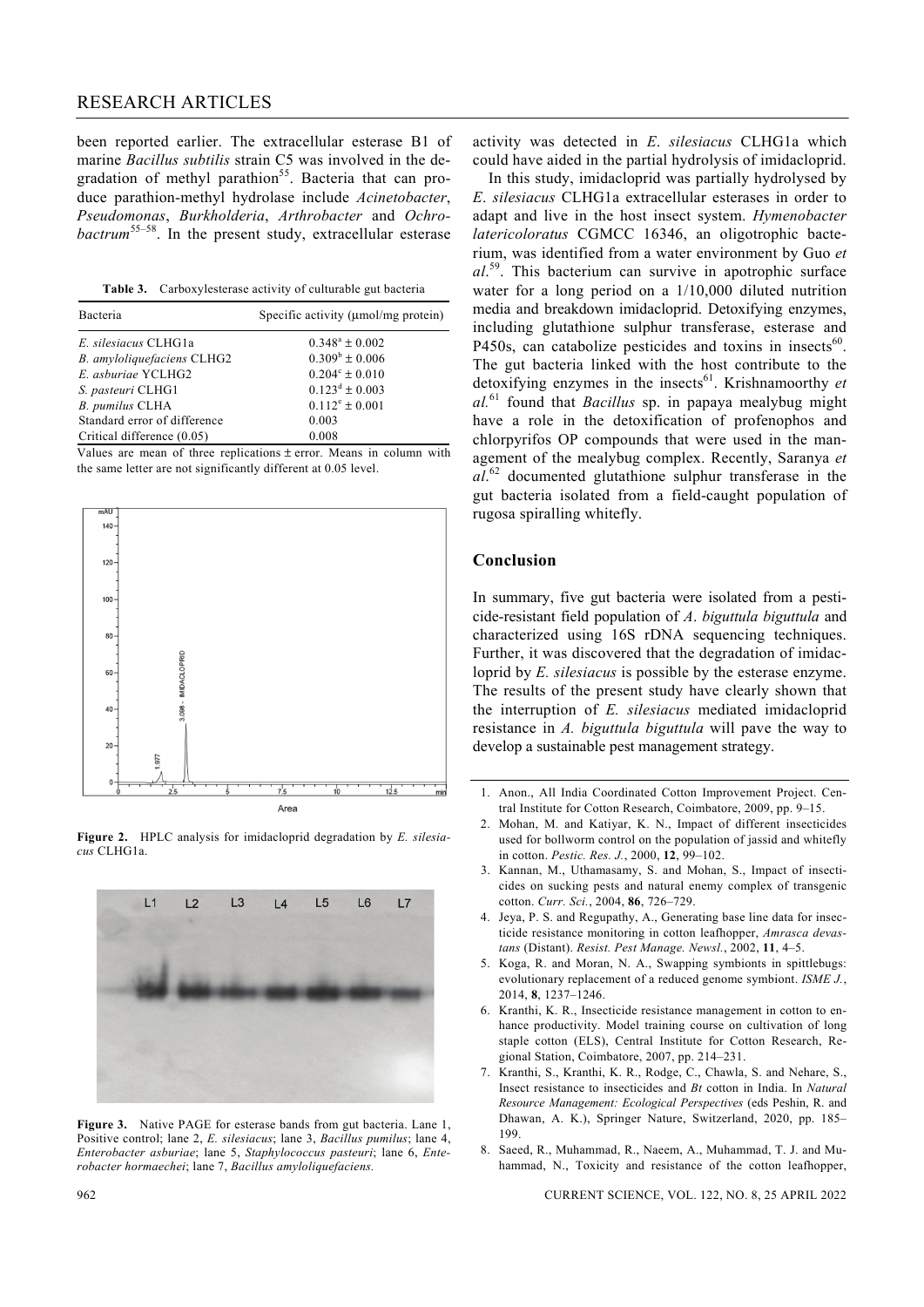*Amrasca devastans* (Distant) to neonicotinoid insecticides in Punjab, Pakistan. *Crop Prot.*, 2017, **93**, 143–147.

- 9. Kikuchi, Y., Hosokawa, T. and Fukatsu, T., An ancient but promiscuous host*–*symbiont association between Burkholderia gut symbionts and their heteropteran hosts. *ISME J.*, 2011, **5**, 446–460.
- 10. Douglas, A. E., The microbial dimension in insect nutritional ecology. *Funct. Ecol.*, 2009, **23**, 38–47*.*
- 11. Sivakumar, G. *et al.*, Characterization and role of gut bacterium *Bacillus pumilus* on nutrition and defense of leafhopper *Amrasca biguttula biguttula* (Ishida) of cotton in India. *Indian J. Agric. Sci.*, 2017, **87**, 534–539.
- 12. Broderick, N. A., Raffa, K. F. and Handelsman, J., Midgut bacteria required for *Bacillus thuringiensis* insecticidal activity. *Proc. Natl. Acad. Sci. USA*, 2006, **103**(41), 15196–15199.
- 13. Cariveau, D. P., Powell, J. E., Koch, H., Winfree, R. and Moran, N. A., Variation in gut microbial communities and its association with pathogen infection in wild bumblebees (*Bombus*). *ISME J.*, 2014, **8**, 2369–2379.
- 14. Jaenike, J., Unckless, R., Cockburn, S. N., Boelio, L. M. and Perlman, S. J., Adaptation via symbiosis: recent spread of a drosophila defensive symbiont. *Science*, 2010, **329**, 212–215.
- 15. Sharon, G., Segal, D., Ringo, J. M., Hefetz, A., Zilber-Rosenberg, I. and Rosenberg, E., Commensal bacteria play a role in mating preference of *Drosophila melanogaster*. *Proc. Natl. Acad. Sci. USA*, 2010, **107**, 20051–20056.
- 16. Montllor, C. B., Maxmen, A. and Purcell, A. H., Facultative bacterial endosymbionts benefit pea aphids *Acyrthosiphon pisum* under heat stress. *Ecol. Entomol.*, 2002, **27**, 189–195.
- 17. Desai, M. S. and Brune, A., Bacteroidales ectosymbionts of gut flagellates shape the nitrogen-fixing community in dry-wood termites. *ISME J.*, 2012, **6**, 1302–1313.
- 18. Senderovich, Y. and Halpern, M., The protective role of endogenous bacterial communities in chironomid egg masses and larvae. *ISME J.*, 2013, **7**, 2147–2158.
- 19. Ben-Yosef, M., Pasternak, Z., Jurkevitch, E. and Yuval, B., Symbiotic bacteria enable olive fly larvae to overcome host defences. *R. Soc. Open Sci.*, 2015, **2**, 150–170.
- 20. Cejanavarro, J. A. *et al.*, Gut microbiota mediate caffeine detoxification in the primary insect pest of coffee. *Nature Commun.*, 2015, **6**, 7618.
- 21. Kikuchi, Y., Hayatsu, M., Hosokawa, T., Nagayama, A., Tago, K. and Fukatsu, T., Symbiont-mediated insecticide resistance. *Proc. Natl. Acad. Sci. USA*, 2012, **109**, 8618–8622.
- 22. Sivakumar, G., Rangeshwaran, R., Yandigeri, M. S., Mohan, M., Venkatesan, T. and Vergheses, A., Diversity of culturable gut bacteria associated with the field populations of cotton leafhopper *Amrasca biguttula biguttula* (Ishida) in India. *Indian J. Agric. Sci*., 2016, **86**, 208–215.
- 23. Xia, X., Sun, B., Gurr, G. M., Vasseur, L., Xue, M. and You, M., Gut microbiota mediate insecticide resistance in the diamondback moth, *Plutella xylostella* (L.). *Front Microbiol*., 2018, **9**, 25.
- 24. Fusetto, R., Shane, D., Trent, P., Richard, A. J., Hair, O. and Philip, B., Partitioning the roles of CYP6G1 and gut microbes in the metabolism of the insecticide imidacloprid in *Drosophila melanogaster. Sci. Rep.*, 2017, **7**, 1–12.
- 25. Ramya, S. L., Venkatesan, T., Srinivasa, M. K., Jalali, S. K. and Abraham, V., Detection of carboxylesterase and esterase activity in culturable gut bacterial flora isolated from diamondback moth, *Plutella xylostella* (Linnaeus), from India and its possible role in indoxacarb degradation. *Braz. J. Microbiol.*, 2016, **47**, 327–336.
- 26. Indiragandhi, P., Yoon, Ch., Oh Yang, J., Cho, S., Sa, T. M. and Kim, G. H., Microbial communities in the developmental stages of B and Q biotypes of sweet potato whitefly, *Bemisia tabaci* (Hemiptera: Aleyrodidae). *J. Korean Soc. Appl. Biol. Chem.*, 2010, **53**(5), 605–617.
- 27. Saranya, M., Kennedy, J. S., Jeyarani, S. and Anandham, R., Parasitic potential of *Encarsia guadeloupae* Viggiani (Hymenoptera:

CURRENT SCIENCE, VOL. 122, NO. 8, 25 APRIL 2022 963

Aphelinidae) on *Aleurodicus rugioperculatus* Martin (Hemiptera: Aleyrodidae). *Phytoparasitica*, 2021, p. 141.

- 28. Heong, K. L., Tan, K. H., Garcia, C. P. F., Liu, Z. and Lu, Z., *Research Methods in Toxicology and Insecticide Resistance Monitoring of Rice Planthoppers*, International Rice Research Institute, Los Baños, Philippines, 2013, 2nd edn.
- 29. Feng, W., Wang, X. Q., Zhou, W., Liu, G. Y. and Wan, Y. J., Isolation and characterization of lipase producing bacteria in the intestine of the silkworm, *Bombyx mori*, reared on different forage*. J. Insect Sci.*, 2011, **11**, 135.
- 30. Harley, J. P. and Prescott, L. M., In *Laboratory Exercises in Microbiology*, The McGraw-Hill Companies, New York, USA, 2002.
- 31. Meghji, K., Ward, O. P. and Araujo, A., Production, purification, and properties of extracellular carboxyl esterases from *Bacillus subtilis* NRRL 365. *Appl. Environ. Microbiol.*, 1990, **56**, 3735–3740.
- 32. Chandrashekharaiah, K. S., Swamy, N. R. and Murthy, K. R., Carboxylesterases from the seeds of an underutilized legume, *Mucuna pruriens*: isolation, purification and characterization. *Phytochemistry*, 2011, **72**, 2267–2277.
- 33. Hunter, R. L. and Markert, L., Histochemical demonstration of enzymes separated by zone electrophoresis in starch gels. *Science*, 1957, **125**, 1294–1295.
- 34. Honnappagouda, K., Bheemanna, M. and Suhas, Y., Current efficacy status of imidacloprid formulations against okra leafhopper, *Amrasca biguttula biguttula*. *Indian J. Plant Prot.*, 2011, **39**, 70–72.
- 35. Dunbar, H. E., Wilson, A. C., Ferguson, N. R. and Moran, N. A., Aphid thermal tolerance is governed by a point mutation in bacterial symbionts. *PLoS Biol.*, 2007, **5**, 1006–1015.
- 36. Snehaa, C. P., Hemalatha, B. N., Reetha, B., Venkatesan, T. and Jalali, S. K., Molecular characterization of microbes associated with cotton mealy bug*, Phenacoccus solenopsi* Tinsley. In *New Horizons in Insect Science*, International Conference on Insect Science, Bengaluru, 2013, pp. 14–17.
- 37. Caspi-Fluger, A., Inbar, M., Mozes-Daube, N., Mouton, L., Hunter, M. S. and Zchori-Fein, E., Rickettsia 'in' and 'out': two different localization patterns of a bacterial symbiont in the same insect species. *PLoS ONE*, 2011, **6**(6), 21096.
- 38. Werren, J. H. and O'Neill, S. L., The evolution of heritable symbionts. In *Influential Passengers: Inherited Microorganisms and Arthropod Reproduction*, Oxford University Press, Oxford, 1997, pp. 1–41.
- 39. Shao, Y., Arias-Cordero, E., Guo, H., Bartram, S. and Boland, W., *In vivo* Pyro-SIP assessing active gut microbiota of the cotton leafworm, *Spodoptera littoralis*. *PLoS ONE*, 2014, **9**, 85948.
- 40. Xiang, H. *et al.*, Microbial communities in the larval midgut of laboratory and field populations of cotton bollworm (*Helicoverpa armigera*). *Can. J. Microbiol.*, 2006, **52**, 1085–1092.
- 41. Lauzon, C. R., Potter, S. and Prokopy, R. J., Degradation and detoxification of the dihydrochalcone phloridzin by *Enterobacter agglomerans*, a bacterium associated with the apple pest, *Rhagoletis pomonella* (Walsh) (Diptera: Tephritidae). *Environ. Entomol.*, 2003, **32**, 953–963.
- 42. Pandey, G., Dorrian, S. J., Russell, R. J. and Oakeshott, J. G., Biotransformation of the neonicotinoid insecticides imidacloprid and thiamethoxam by *Pseudomonas* sp. 1G. *Biochem. Biophys. Res. Commun.*, 2009, **380**, 710*–*714.
- 43. Yalashetti, S., Yandigeri, M. S., Rudrappa, O., Mohan, M. and Sivakumar, G., Diversity of culturable and unculturable gut bacteria associated with field population of *Spodoptera litura* (Fab). *Bull. Environ. Pharmacol. Life Sci.*, 2017, **6**, 441–451.
- 44. Cheng, D., Guo, Z., Riegler, M., Xi, Z., Liang, G. and Xu, Y., Gut symbiont enhances insecticide resistance in a significant pest, the oriental fruit fly *Bactrocera dorsalis* (Hendel). *Microbiome*, 2017, **5**, 13.
- 45. Anhalt, J. C., Moorman, T. B. and Koskinen, W. C., Biodegradation of imidacloprid by an isolated soil microorganism. *J. Environ. Sci. Health*, 2007, **42**, 509–514.